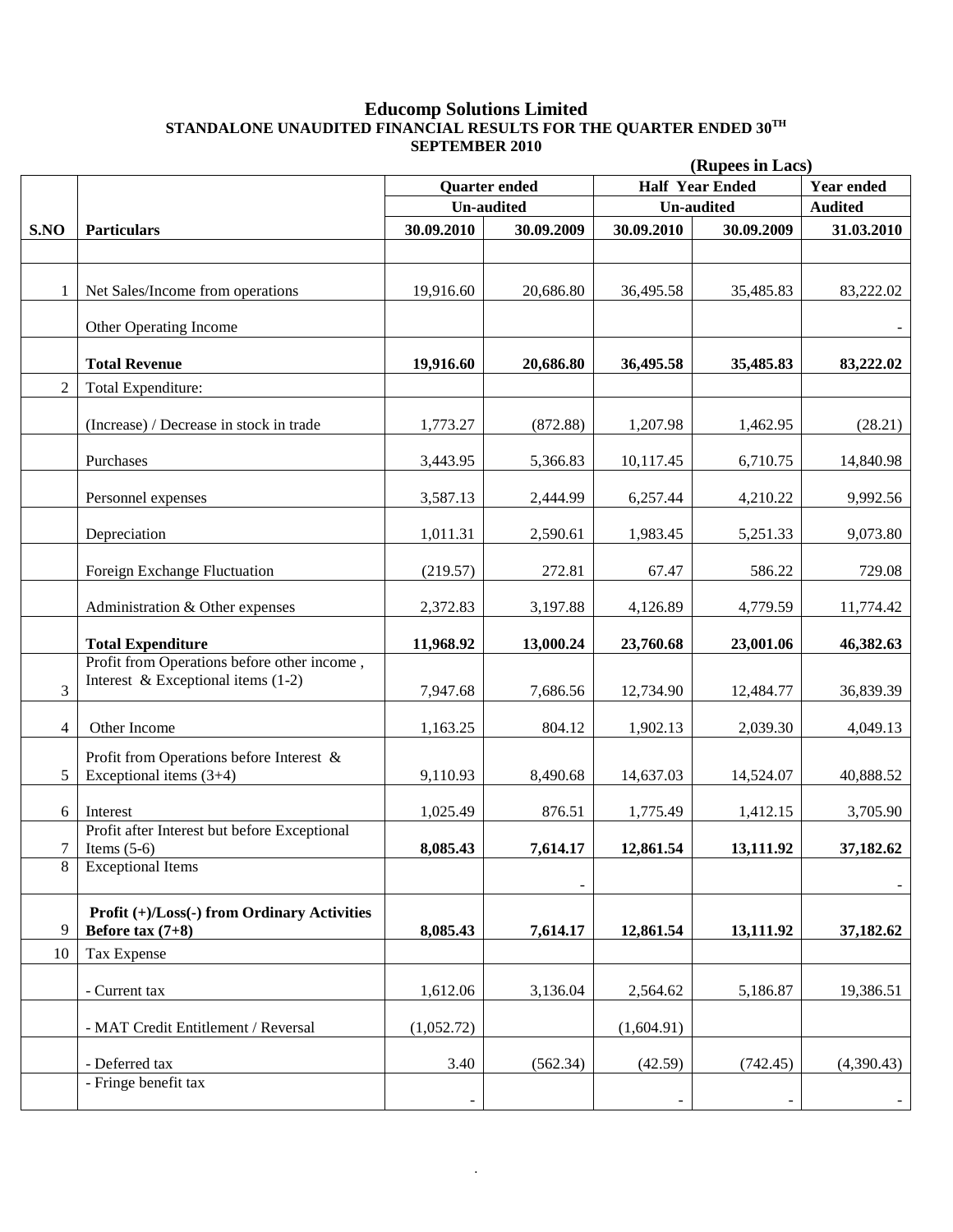|    | Net Profit (+)/Loss(-) from Ordinary                                                      |            |            |            |            |            |
|----|-------------------------------------------------------------------------------------------|------------|------------|------------|------------|------------|
| 11 | Activities after tax (9-10)                                                               | 7,522.69   | 5,040.47   | 11,944.42  | 8.667.50   | 22,186.54  |
|    | Extraordinary Item (net of tax expense)                                                   |            |            |            |            |            |
| 12 |                                                                                           |            |            |            |            |            |
| 13 | Net Profit $(+)/$ Loss $(-)$ for the period $(11-12)$                                     | 7,522.69   | 5,040.47   | 11,944.42  | 8,667.50   | 22,186.54  |
|    | Paid up Equity share capital (Face Value                                                  |            |            |            |            |            |
| 14 | $Rs.2/-$ each)                                                                            | 1,910.59   | 1,894.22   | 1,910.59   | 1,894.22   | 1,900.29   |
|    | Reserve excluding revaluation reserves (As                                                |            |            |            |            |            |
|    | per Balance Sheet of previous accounting                                                  |            |            |            |            |            |
| 15 | year)                                                                                     |            |            |            |            | 119,031.38 |
| 16 | Earning Per Share (EPS) (not to be<br>annualized)                                         |            |            |            |            |            |
|    | (a) Basic                                                                                 |            |            | 12.53      |            |            |
|    |                                                                                           | 7.88       | 5.38       |            | 9.62       | 23.99      |
|    | (b) Diluted                                                                               |            |            | 11.58      |            |            |
|    |                                                                                           | 7.15       | 5.10       |            | 9.13       | 22.52      |
| 17 | <b>Public Shareholding:</b>                                                               |            |            |            |            |            |
|    |                                                                                           |            |            |            |            |            |
|    | . - Numbers of Shares (Nos.)                                                              | 47,975,651 | 47,157,265 | 47,975,651 | 47,157,265 | 47,461,006 |
|    | . - Percentage of shareholding                                                            | 50.22%     | 49.79%     | 50.22%     | 49.79%     | 49.95%     |
| 18 | <b>Promoters</b><br>and<br><b>Promoter</b><br>Group<br>Shareholding                       |            |            |            |            |            |
|    | a) Pledged / Encumbered                                                                   |            |            |            |            |            |
|    |                                                                                           |            |            |            |            |            |
|    | Number of shares                                                                          |            |            |            |            |            |
|    | Percentage of shares (as a % of the total<br>shareholding of promoter and promoter group) |            |            |            |            |            |
|    | Percentage of shares (as a % of the total share<br>capital of the company)                |            |            |            |            |            |
|    | b) Non - encumbered                                                                       |            |            |            |            |            |
|    |                                                                                           |            |            |            |            |            |
|    | - Number of shares                                                                        | 47,553,645 | 47,553,645 | 47,553,645 | 47,553,645 | 47,553,645 |
|    | -Percentage of shares (as a % of the total<br>shareholding of the Promoter and Promoter   |            |            |            |            |            |
|    | group)                                                                                    | 100%       | 100%       | 100%       | 100%       | 100%       |
|    |                                                                                           |            |            |            |            |            |
|    | Percentage of shares (as a % of the total share<br>capital of the company)                | 49.78%     | 50.21%     | 49.78%     | 50.21%     | 50.05%     |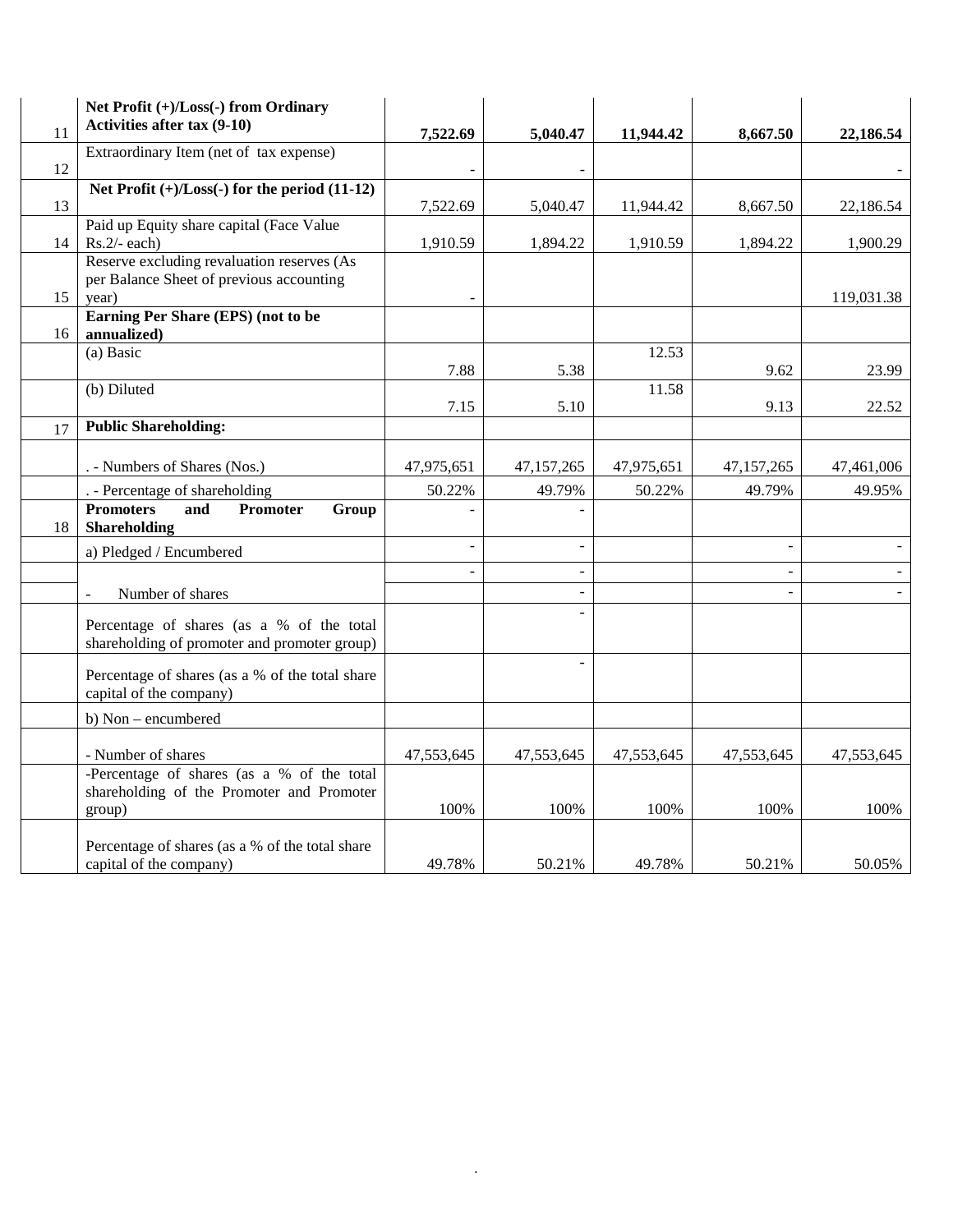## **Standalone Segment wise Revenue, Results and Capital Employed**

## **(Rupees in lacs)**

|                                                                                 | <b>Quarter ended</b> |            | <b>Half Year ended</b> | Year<br><b>Ended</b> |                |
|---------------------------------------------------------------------------------|----------------------|------------|------------------------|----------------------|----------------|
|                                                                                 | <b>Un-audited</b>    |            | <b>Un-audited</b>      |                      | <b>Audited</b> |
| <b>Particulars</b>                                                              | 30.09.2010           | 30.09.2009 | 30.09.2010             | 30.09.2009           | 31.03.2010     |
| <b>Segment Revenue</b>                                                          |                      |            |                        |                      |                |
| <b>Higher Learning Solutions</b>                                                | 558.80               | 418.05     | 1,040.65               | 1,059.12             | 1,997.49       |
| <b>School Learning Solutions</b>                                                | 19,216.49            | 20,038.47  | 35,126.59              | 33,889.65            | 80,293.51      |
| K-12 Schools                                                                    | 86.24                | 225.67     | 169.93                 | 532.45               | 872.10         |
| Online Supplemental & Global                                                    | 55.07                | 4.61       | 158.41                 | 4.61                 | 58.92          |
| <b>Total Net Sales/Income from Operations</b>                                   | 19,916.60            | 20,686.80  | 36,495.58              | 35,485.83            | 83,222.02      |
| <b>Segment Results (Profit before Interest &amp;</b><br>tax from each segments) |                      |            |                        |                      |                |
| <b>Higher Learning Solutions</b>                                                | 225.12               | 118.85     | 448.83                 | 293.19               | 559.25         |
| <b>School Learning Solutions</b>                                                | 9,115.13             | 10,432.70  | 15,791.48              | 16,679.44            | 45,177.39      |
| K-12 Schools                                                                    | 83.21                | (2.11)     | 137.89                 | (61.40)              | 62.02          |
| Online Supplemental & Global                                                    | (137.74)             | (3.88)     | (236.95)               | (3.88)               | (50.27)        |
|                                                                                 | 9,285.72             | 10,545.56  | 16,141.25              | 16,907.35            | 45,748.39      |
| Less: Interest (Net)                                                            | 1,025.49             | 876.51     | 1,775.49               | 1,412.15             | 3,705.90       |
| : Other un-allocable expenses                                                   | 1,338.05             | 2,859.00   | 3,406.35               | 4,422.58             | 8,909.00       |
| : Un-allocable Income                                                           | 1,163.25             | 804.12     | 1,902.13               | 2,039.30             | 4,049.13       |
| <b>Total Profit before Tax</b>                                                  | 8,085.43             | 7,614.17   | 12,861.54              | 13,111.92            | 37,182.62      |
| <b>Capital Employed</b><br>(Segment Assets- Segment Liabilities)                |                      |            |                        |                      |                |
|                                                                                 |                      |            |                        |                      |                |
| <b>Higher Learning Solutions</b>                                                | (1,876.19)           | (2,421.96) | (1,876.19)             | (2,421.96)           | (2,018.50)     |
| <b>School Learning Solutions</b>                                                | 71,651.96            | 77,006.78  | 71,651.96              | 77,006.78            | 53,923.62      |
| K-12 Schools                                                                    | 89.67                | 205.79     | 89.67                  | 205.79               | 199.99         |
| Online Supplemental & Global                                                    | 999.04               | 482.86     | 999.04                 | 482.86               | 832.89         |
| <b>Total</b>                                                                    | 70,864.48            | 75,273.47  | 70,864.48              | 75,273.47            | 52,938.00      |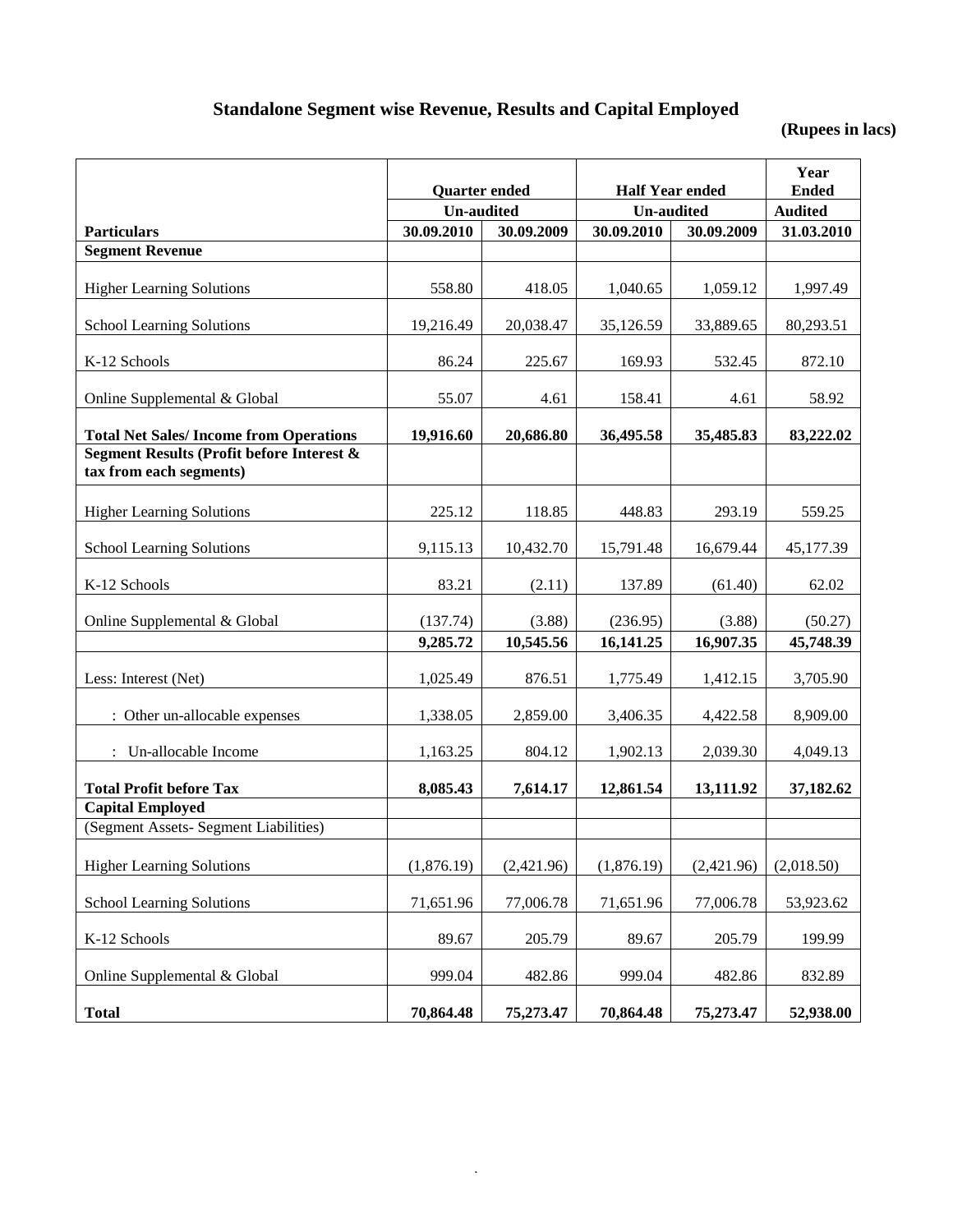### **Educomp Solutions Limited Unaudited Balance Sheet as on September 30, 2010**

**(Rupees in lacs)**

| <b>Particulars</b>                                                                                                         | <b>6 Months Ended</b><br>30.09.2010 | <b>6 Months Ended</b><br>30.09.2009 |
|----------------------------------------------------------------------------------------------------------------------------|-------------------------------------|-------------------------------------|
|                                                                                                                            | <b>Unaudited</b>                    | <b>Unaudited</b>                    |
| <b>SOURCE OF FUNDS</b>                                                                                                     |                                     |                                     |
|                                                                                                                            |                                     |                                     |
| <b>Shareholders Fund</b>                                                                                                   |                                     |                                     |
| (a) Capital                                                                                                                | 1,910.59                            | 1,894.22                            |
| (b) ESOP outstanding account                                                                                               | 1,238.26                            | 1,511.18                            |
| (c) Reserves and Surplus                                                                                                   | 132,334.75                          | 107,679.12                          |
| <b>Share Application Money</b>                                                                                             | 0.23                                |                                     |
| Loan Funds                                                                                                                 | 71,080.68                           | 58,927.22                           |
| Deferred Tax Liability                                                                                                     | 60.33                               | 3,750.90                            |
| <b>TOTAL</b>                                                                                                               | 206,624.84                          | 173,762.64                          |
| <b>APPLICATION OF FUNDS</b>                                                                                                |                                     |                                     |
|                                                                                                                            |                                     |                                     |
| <b>Fixed Assets</b>                                                                                                        | 13,427.17                           | 33,521.91                           |
| Investments                                                                                                                | 82,744.64                           | 21,115.28                           |
| Foreign Currency Monetary Items Translation Difference<br>Account (FCMITDA)                                                | (301.19)                            | 1,656.03                            |
| <b>CURRENT ASSETS, LOANS AND ADVANCES</b>                                                                                  |                                     |                                     |
| (a) Inventories                                                                                                            | 1,707.27                            | 1,420.90                            |
| (b) Sundry Debtors                                                                                                         | 66,240.97                           | 57,203.49                           |
| (c) Cash and Bank balances                                                                                                 | 25,865.27                           | 47,183.68                           |
| (d) Other current assets                                                                                                   | 1,531.14                            | 1,369.18                            |
| (e) Loans and Advances                                                                                                     | 34,431.66                           | 30,068.95                           |
| Less: Current Liabilities and Provisions                                                                                   |                                     |                                     |
| (a) Liabilities                                                                                                            | 18,320.72                           | 15,243.65                           |
| (b) Provisions                                                                                                             | 701.35                              | 4,533.12                            |
| Net current assets                                                                                                         | 110,754.23                          | 117,469.42                          |
| <b>Miscellaneous</b><br>expenditure<br>(Not written<br>off<br><sub>or</sub><br>adjusted)<br><b>Profit and Loss account</b> | $\overline{\phantom{a}}$            |                                     |
|                                                                                                                            |                                     |                                     |
| <b>TOTAL</b>                                                                                                               | 206,624.84                          | 173,762.64                          |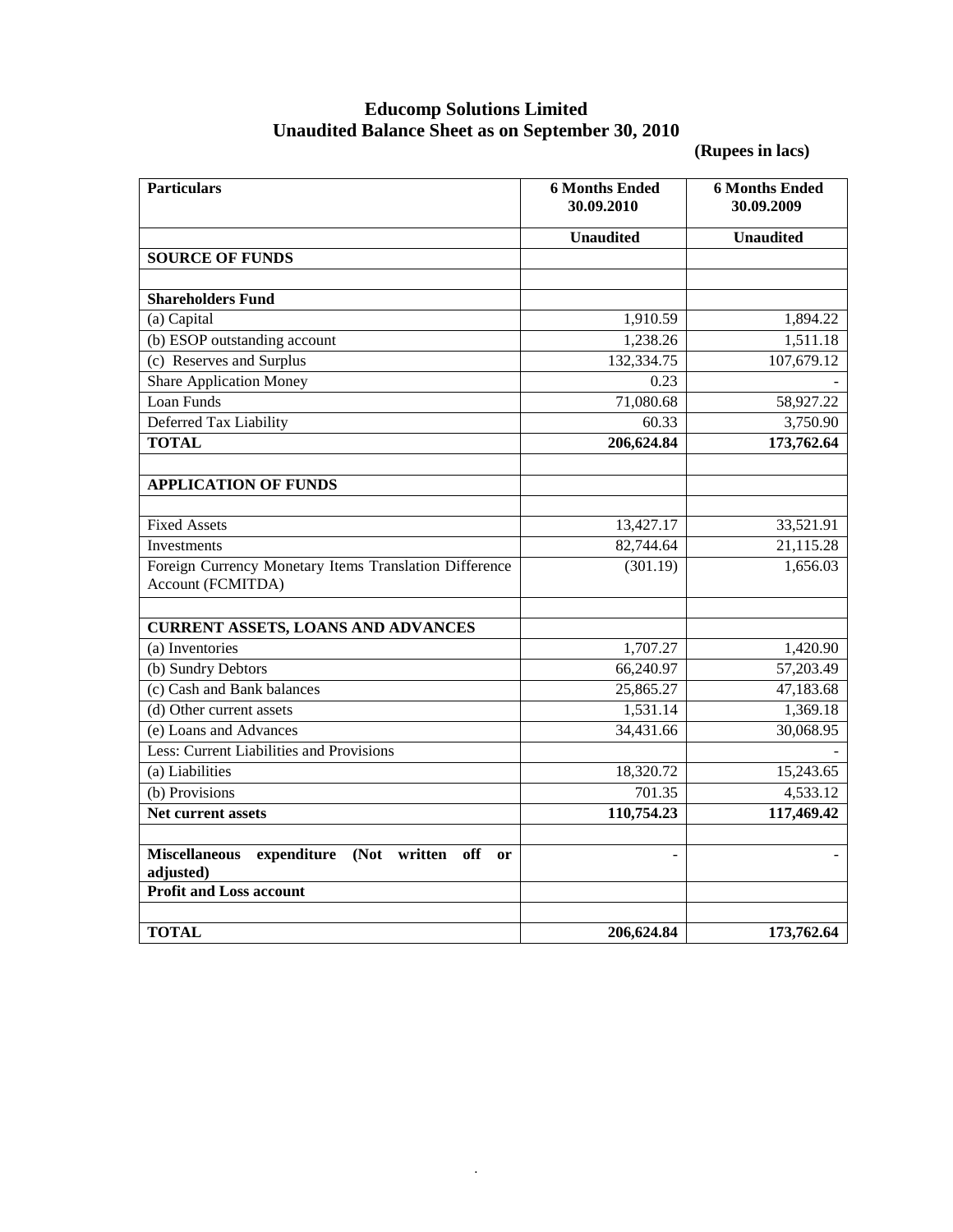#### **Notes to Un-audited Standalone Financial Results:**

- **1.** The Un-audited Standalone Financial Results for the quarter ended on 30<sup>th</sup> September 2010 have been reviewed by the Audit Committee and approved by the Board of Directors at their meeting held on  $12<sup>th</sup>$  November 2010 and have been subjected to limited review by the Statutory auditors.
- **2.** The Shareholders in its  $16<sup>th</sup>$  Annual General Meeting held on  $27<sup>th</sup>$  September 2010 have declared a final dividend of Rs. 1.75 per Equity Share (Face Value of Rs. 2/- each) for the financial year 2009-10 Total Dividend Payout inclusive of dividend tax was Rs. 185.16 million only.
- **3.** During the quarter under review, Company has allotted 32,950 equity shares of face value of Rs. 2/- each pursuant to exercise of Stock options by eligible employees of the Company/ its subsidiaries under ESOP Scheme 2006 & 2008. Company has also allotted 55,643 shares through Preferential Allotment to promoters of Vidya Mandir Classes Pvt Ltd as per SEBI (ICDR) regulations. Paid up Capital of the Company is Rs. 191,058,592  $/$ - as on  $12<sup>th</sup>$  November 2010.
- **4.** Status of Investor complaints received by the Company is as follows:

| <b>Particulars</b>           |    | Pending as on   Received<br><b>July 1, 2010</b> | during<br><b>Quarter</b> | <b>Disposed</b><br>the during<br><b>Quarter</b> | the | Pending as on<br>September 30,<br>2010 |
|------------------------------|----|-------------------------------------------------|--------------------------|-------------------------------------------------|-----|----------------------------------------|
| N <sub>0</sub><br>Complaints | of |                                                 |                          |                                                 |     |                                        |

- **5.** The Segment Report is prepared in accordance with the Accounting Standard-17 Segment Reporting" as notified in the Companies (Accounting Standards) Rules 2006.
- **6.** The Basic and Diluted Earning per Share has been calculated in accordance with the AS-20 "Earning per Share" as notified in the Companies (Accounting Standards) Rules 2006.
- **7. There has been a change in the business model of the Company and consequently the current period numbers are strictly not comparable to those of the corresponding period of previous year. However the management has made a reconciliation of current period numbers based on the business model as adopted in the corresponding period in previous year and according to management, if the company had followed the old model, revenue for Quarter ended September 30th 2010 would have been Rs. 198.11 Cr. Which is up by 43%, PBT would have been Rs. 108.53 Cr. up by 49 % and PAT would have been Rs. 71.64 Cr up by 48% on YoY basis. However the detailed reconciliation are available on company's website i.e [www.educomp.com](http://www.educomp.com/)**

.

 **By order of the Board of Directors For Educomp Solutions Ltd**

**Place: Gurgaon Shantanu Prakash Date:** November 12, 2010 Chairman & Managing Director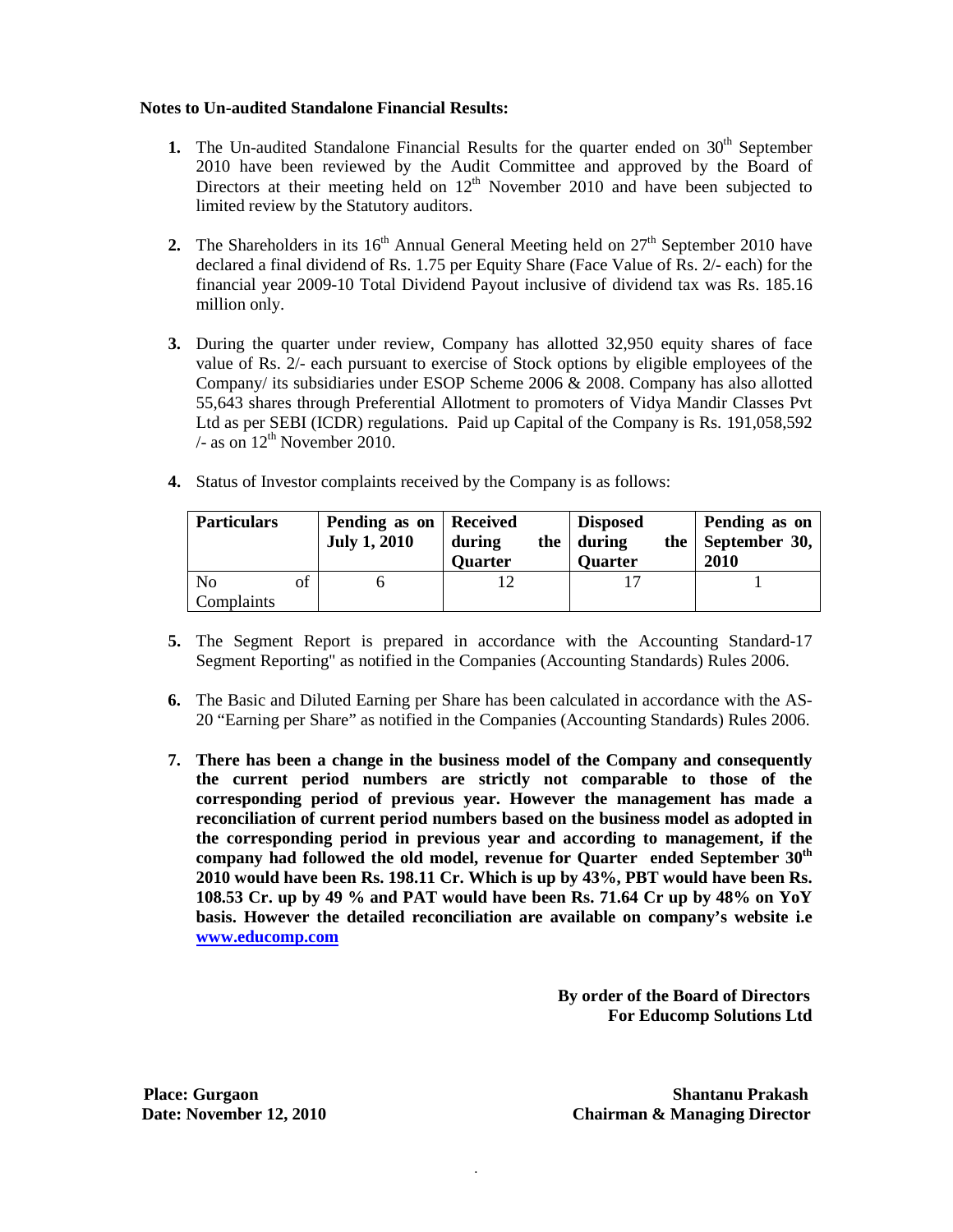#### **Educomp Solutions Limited CONSOLIDATED UNAUDITED FINANCIAL RESULTS FOR THE QUARTER ENDED 30th SEPTEMBER 2010**

|                |                                                                                                         | (Rupees in lacs)     |            |            |                        |                   |  |
|----------------|---------------------------------------------------------------------------------------------------------|----------------------|------------|------------|------------------------|-------------------|--|
|                |                                                                                                         | <b>Quarter ended</b> |            |            | <b>Half Year Ended</b> | <b>Year ended</b> |  |
|                |                                                                                                         | <b>Un-audited</b>    |            |            | <b>Un-audited</b>      | <b>Audited</b>    |  |
| S.NO           | Particulars                                                                                             | 30.09.2010           | 30.09.2009 | 30.09.2010 | 30.09.2009             | 31.03.2010        |  |
|                |                                                                                                         |                      |            |            |                        |                   |  |
| 1              | Net Sales/Income from operations                                                                        | 27,679.03            | 25,351.24  | 50,466.80  | 44,735.17              | 103,949.00        |  |
|                | Other Operating Income                                                                                  |                      |            |            |                        |                   |  |
|                | <b>Total Revenue</b>                                                                                    | 27,679.03            | 25,351.24  | 50,466.80  | 44,735.17              | 103,949.00        |  |
| $\overline{2}$ | Total Expenditure:                                                                                      |                      |            |            |                        |                   |  |
|                | (Increase) / Decrease in stock in trade                                                                 | 1,826.48             | (849.44)   | 1,291.37   | 1,542.39               | (377.22)          |  |
|                | Purchases                                                                                               | 4,118.56             | 5,711.16   | 11,271.68  | 7,526.32               | 16,412.03         |  |
|                | Personnel expenses                                                                                      | 6,321.22             | 4,413.14   | 11,469.60  | 7,928.73               | 17,928.80         |  |
|                | Depreciation                                                                                            | 2,078.68             | 3,063.25   | 4,058.79   | 5,993.52               | 11,422.67         |  |
|                | Foreign Exchange Fluctuation                                                                            | (213.03)             | 326.70     | 74.61      | 696.00                 | 338.67            |  |
|                | Administration & Other expenses                                                                         | 5,035.47             | 5,595.51   | 9,129.37   | 8,669.44               | 21,472.77         |  |
|                | <b>Total Expenditure</b>                                                                                | 19,167.38            | 18,260.32  | 37,295.42  | 32,356.40              | 67,197.72         |  |
| 3              | Profit from Operations before other<br>income, Interest & Exceptional items<br>$(1-2)$                  | 8,511.65             | 7,090.92   | 13,171.38  | 12,378.77              | 36,751.28         |  |
| $\overline{4}$ | Other Income                                                                                            | 837.82               | 8,501.22   | 1,837.86   | 10,022.17              | 12,552.53         |  |
| 5              | Profit from Operations before Interest &<br>Exceptional items $(3+4)$                                   | 9,349.47             | 15,592.14  | 15,009.24  | 22,400.93              | 49,303.81         |  |
| 6              | Interest                                                                                                | 2,118.43             | 1,195.76   | 3,730.05   | 2,215.00               | 5,386.62          |  |
| 7              | Profit after Interest but before Exceptional<br>Items $(5-6)$                                           | 7,231.04             | 14,396.38  | 11,279.19  | 20,185.94              | 43,917.19         |  |
| 8              | <b>Exceptional Items</b>                                                                                | -                    |            |            |                        |                   |  |
| 9              | <b>Profit <math>(+)/</math>Loss<math>(-)</math> from Ordinary</b><br><b>Activities Before tax (7+8)</b> | 7,231.04             | 14,396.38  | 11,279.19  | 20,185.94              | 43,917.19         |  |
| 10             | <b>Tax Expense</b>                                                                                      |                      |            |            |                        |                   |  |
|                | - Current tax                                                                                           | 2,279.97             | 3,290.43   | 3,444.97   | 5,360.77               | 20,096.14         |  |
|                | - MAT Credit Entitlement / Reversal                                                                     | (1,082.86)           | (100.66)   | (1,685.98) | (100.66)               | (85.07)           |  |
|                | - Deferred tax                                                                                          | 211.56               | (493.65)   | 39.98      | (311.36)               | (4,169.13)        |  |
|                | - Fringe benefit tax                                                                                    |                      |            |            |                        |                   |  |
| 11             | Net Profit (+)/Loss(-) from Ordinary                                                                    |                      |            |            |                        |                   |  |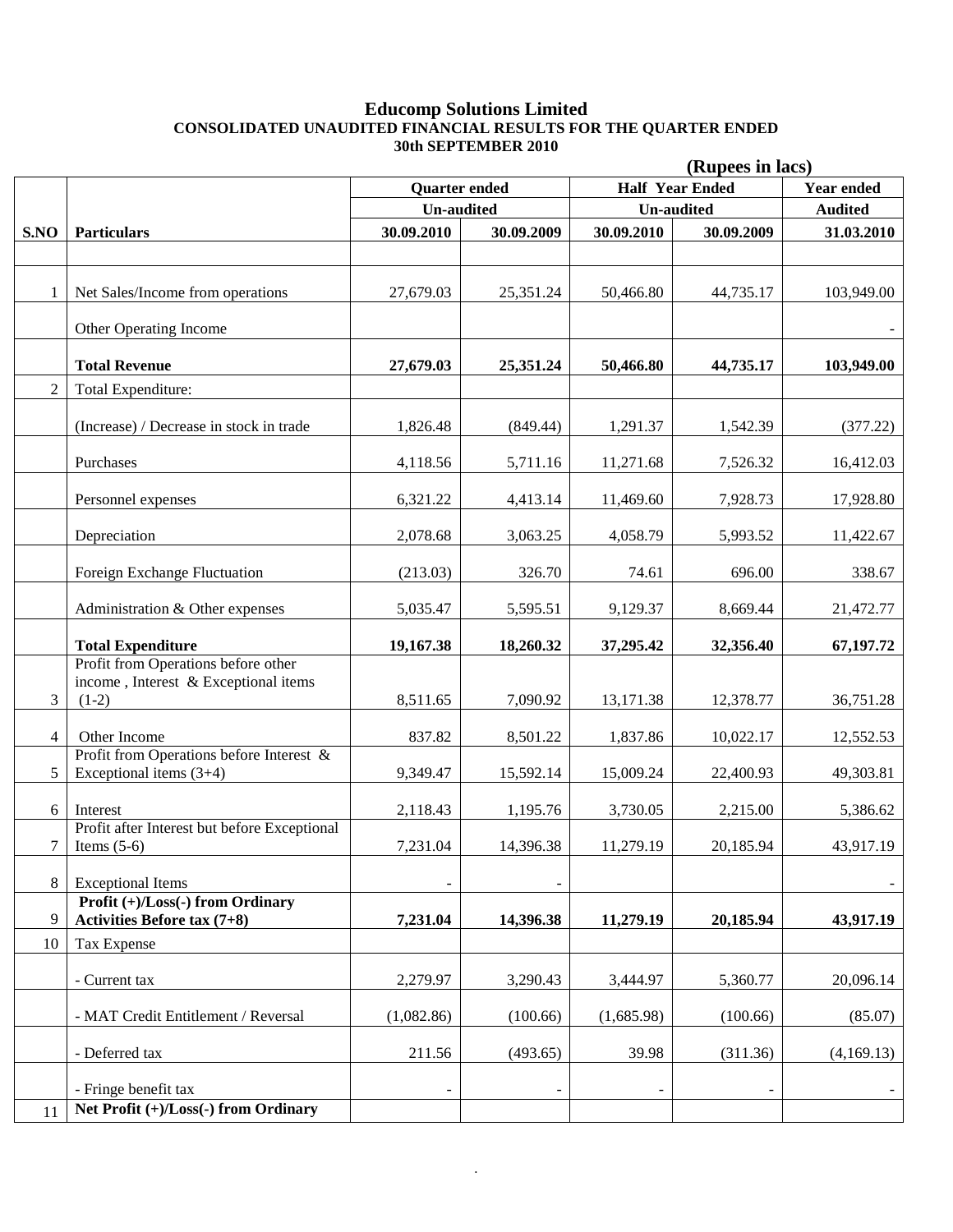|    | Activities after tax (9-10)                                                | 5,822.37   | 11,700.26  | 9,480.22   | 15,237.19  | 28,075.25  |
|----|----------------------------------------------------------------------------|------------|------------|------------|------------|------------|
| 12 | Extraordinary Item (net of tax expense)                                    |            |            |            |            |            |
|    | Net Profit (+)/Loss(-) for the period                                      |            |            |            |            |            |
| 13 | $(11-12)$                                                                  | 5,822.37   | 11,700.26  | 9,480.22   | 15,237.19  | 28,075.25  |
| 14 | Less: Minority Share in Loss/(profit)                                      | 142.28     | 149.40     | 96.99      | 262.50     | 575.16     |
|    | Less: Pre-Acquisition Loss/(profits)                                       |            |            |            |            |            |
| 15 |                                                                            | (161.46)   |            | (162.62)   |            | (86.88)    |
| 16 | <b>Share of Loss of Associates</b>                                         | 59.46      |            | 115.32     |            | 0.68       |
|    | <b>Net Profit after Minority Interest</b>                                  |            |            |            |            |            |
| 17 |                                                                            | 5,782.09   | 11,550.86  | 9,430.53   | 14,974.69  | 27,586.29  |
|    | Paid up Equity share capital (Face Value                                   |            |            |            |            |            |
| 18 | $Rs.2/- each)$                                                             | 1,910.59   | 1,894.22   | 1,910.59   | 1,894.22   | 1,900.29   |
|    | Reserve excluding revaluation reserves                                     |            |            |            |            |            |
| 19 | (As per Balance Sheet of previous                                          |            |            |            |            |            |
|    | accounting year)<br>Earning Per Share (EPS) (not to be                     |            |            |            |            | 161,378.36 |
| 20 | annualized)                                                                |            |            |            |            |            |
|    | (a) Basic                                                                  |            |            |            |            |            |
|    |                                                                            | 6.06       | 12.82      | 9.89       | 16.62      | 29.83      |
|    | (b) Diluted                                                                |            |            |            |            |            |
|    |                                                                            | 5.47       | 11.68      | 9.16       | 15.51      | 27.88      |
| 21 | <b>Public Shareholding:</b>                                                |            |            |            |            |            |
|    |                                                                            |            |            |            |            |            |
|    | . - Numbers of Shares (Nos.)                                               | 47,975,651 | 47,157,265 | 47,975,651 | 47,157,265 | 47,461,006 |
|    | . - Percentage of shareholding                                             | 50.22%     | 49.79%     | 50.22%     | 49.79%     | 49.95%     |
| 22 | <b>Promoters</b><br><b>Promoter</b><br>and<br>Group<br>Shareholding        |            |            |            |            |            |
|    | a) Pledged / Encumbered                                                    |            |            |            |            |            |
|    |                                                                            |            |            |            |            |            |
|    | Number of shares                                                           |            |            |            |            |            |
|    | Percentage of shares (as a % of the total                                  |            |            |            |            |            |
|    | shareholding of promoter and promoter                                      |            |            |            |            |            |
|    | group)                                                                     |            |            |            |            |            |
|    | Percentage of shares (as a % of the total<br>share capital of the company) |            |            |            |            |            |
|    | b) Non - encumbered                                                        |            |            |            |            |            |
|    | - Number of shares                                                         | 47,553,645 | 47,553,645 | 47,553,645 | 47,553,645 | 47,553,645 |
|    | -Percentage of shares (as a % of the total                                 |            |            |            |            |            |
|    | shareholding of the Promoter<br>and                                        |            |            |            |            |            |
|    | Promoter group)                                                            | 100%       | 100%       | 100%       | 100%       | 100%       |
|    | Percentage of shares (as a % of the total                                  |            |            |            |            |            |
|    | share capital of the company)                                              | 49.78%     | 50.21%     | 49.78%     | 50.21%     | 50.05%     |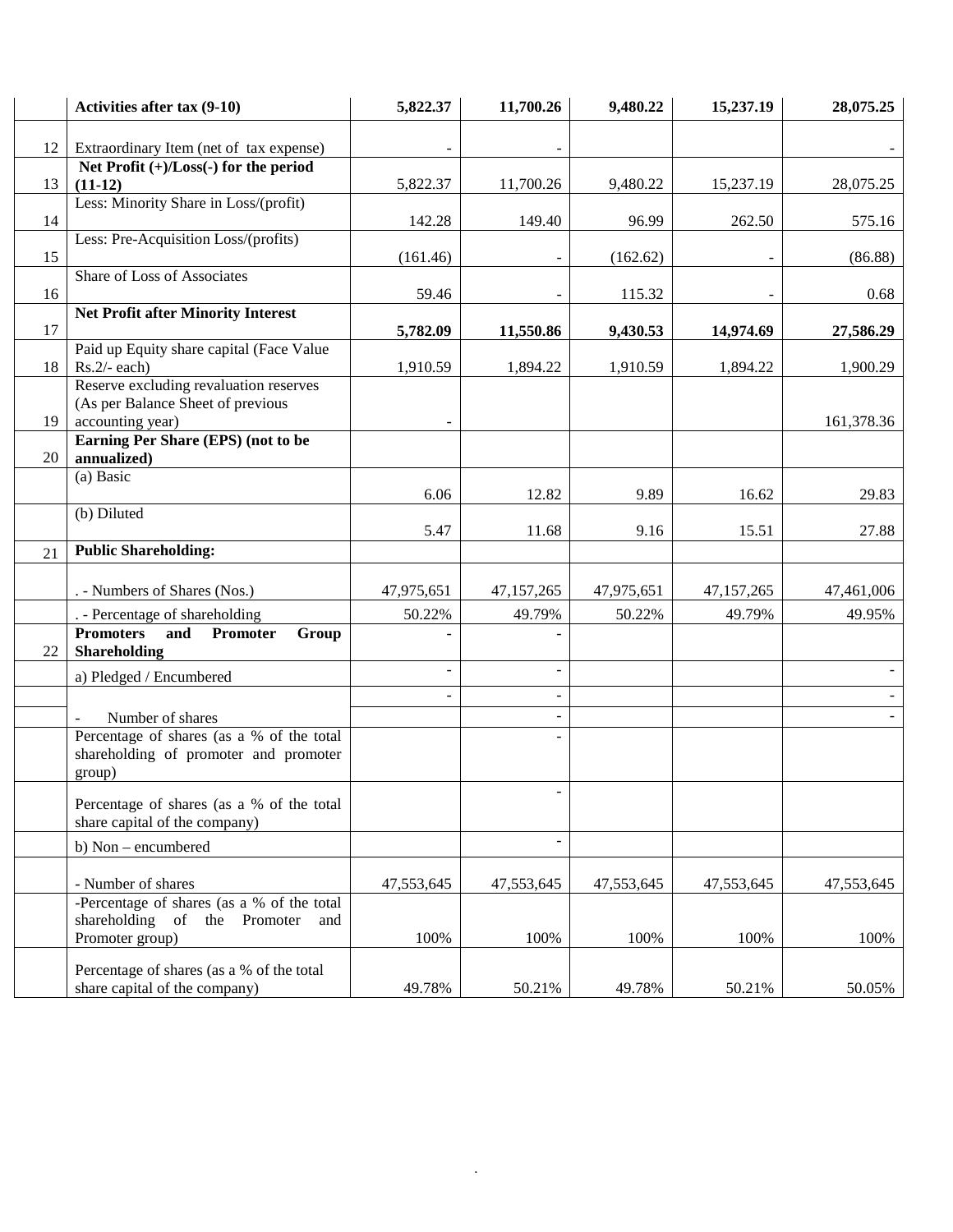# **Consolidated Segment wise Revenue, Results and Capital Employed**

**(Rupees in lacs)**

|                                                                      | <b>Quarter ended</b> |            | <b>Half Year ended</b> | Year<br><b>Ended</b> |             |
|----------------------------------------------------------------------|----------------------|------------|------------------------|----------------------|-------------|
|                                                                      | <b>Un-audited</b>    |            | <b>Un-audited</b>      | <b>Audited</b>       |             |
| <b>Particulars</b>                                                   | 30.09.2010           | 30.09.2009 | 30.09.2010             | 30.09.2009           | 31.03.2010  |
| <b>Segment Revenue</b>                                               |                      |            |                        |                      |             |
| <b>Higher Learning Solutions</b>                                     | 1370.03              | 613.71     | 2266.16                | 1292.23              | 2645.34     |
| School Learning Solutions                                            | 19,230.43            | 20,038.47  | 35,140.53              | 33,889.65            | 80676.43    |
| K-12 Schools                                                         | 3213.13              | 2088.11    | 6261.89                | 4307.58              | 9971.21     |
| Online Supplemental & Global                                         | 3865.44              | 2,610.95   | 6798.22                | 5,245.71             | 10656.02    |
| <b>Total Net Sales/Income from Operations</b>                        | 27,679.03            | 25,351.24  | 50,466.80              | 44,735.17            | 103,949.00  |
| Segment Results (Profit before Interest & tax<br>from each segments) |                      |            |                        |                      |             |
| <b>Higher Learning Solutions</b>                                     | (649.44)             | (198.40)   | (1,087.60)             | (267.93)             | (1, 110.86) |
| <b>School Learning Solutions</b>                                     | 8,881.48             | 10,286.93  | 15,484.12              | 16,408.66            | 45025.44    |
| K-12 Schools                                                         | 1288.98              | 527.81     | 2456.94                | 1,392.23             | 3221.07     |
| Online Supplemental & Global                                         | 307.37               | (692.11)   | (318.36)               | (795.45)             | (1,566.02)  |
|                                                                      | 9,828.39             | 9,924.23   | 16,535.10              | 16,737.51            | 45,569.63   |
| Less: Interest (Net)                                                 | 2,118.43             | 1195.76    | 3,730.05               | 2,215.00             | 5386.62     |
| : Other un-allocable expenses                                        | 1,316.74             | 2,833.31   | 3,363.72               | 4,358.74             | 8818.35     |
| : Un-allocable Income                                                | 837.82               | 8,501.22   | 1,837.86               | 10,022.17            | 12552.53    |
| <b>Total Profit before Tax</b>                                       | 7,231.04             | 14,396.38  | 11,279.19              | 20,185.94            | 43,917.19   |
| <b>Capital Employed</b>                                              |                      |            |                        |                      |             |
| (Segment Assets- Segment Liabilities)                                |                      |            |                        |                      |             |
| <b>Higher Learning Solutions</b>                                     | 10,057.68            | 2,909.88   | 10,057.68              | 2,909.88             | 4,578.01    |
| School Learning Solutions                                            | 72,692.65            | 78,045.25  | 72,692.65              | 78,045.25            | 54,868.25   |
| K-12 Schools                                                         | 129,154.28           | 41,585.03  | 129,154.28             | 41,585.03            | 113,139.74  |
| Online Supplemental & Global                                         | 18,817.81            | 13,309.87  | 18,817.81              | 13,309.87            | 17,552.81   |
| <b>Total</b>                                                         | 230,722.42           | 135,850.03 | 230,722.42             | 135,850.03           | 190,138.81  |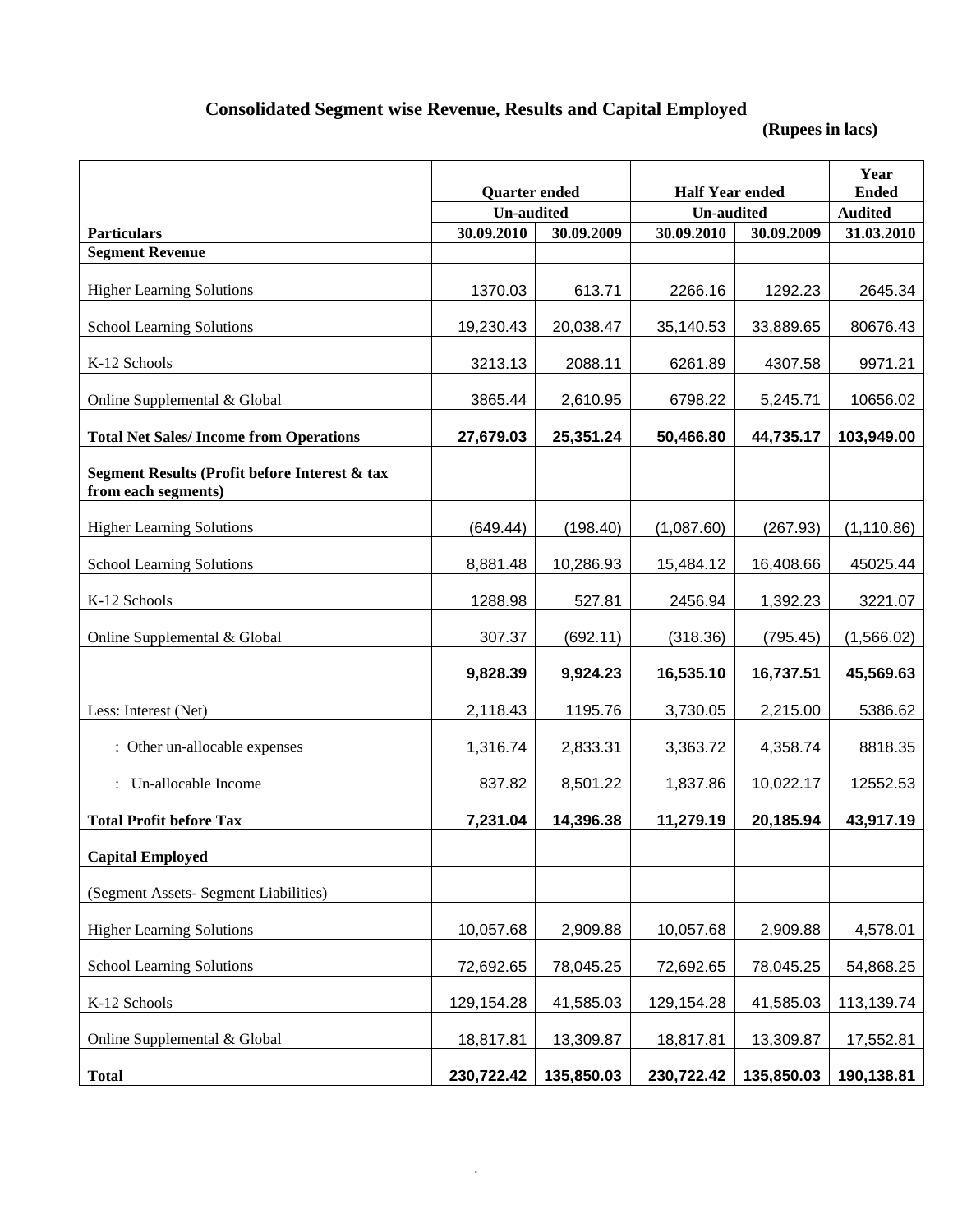## **Educomp Solutions Limited Consolidated Unaudited Balance Sheet as on September 30, 2010**

|                                                                               | (Rupees in lacs)                    |                                     |  |  |  |
|-------------------------------------------------------------------------------|-------------------------------------|-------------------------------------|--|--|--|
| <b>Particulars</b>                                                            | <b>6 Months Ended</b><br>30.09.2010 | <b>6 Months Ended</b><br>30.09.2009 |  |  |  |
|                                                                               | <b>Unaudited</b>                    | <b>Unaudited</b>                    |  |  |  |
| <b>SOURCE OF FUNDS</b>                                                        |                                     |                                     |  |  |  |
|                                                                               |                                     |                                     |  |  |  |
| <b>Shareholders Fund</b>                                                      |                                     |                                     |  |  |  |
| (a) Capital                                                                   | 1,910.59                            | 1,893.22                            |  |  |  |
| (b) ESOP outstanding account                                                  | 1,238.26                            | 1,511.18                            |  |  |  |
| (c) Reserves and Surplus                                                      | 172,028.93                          | 113,215.37                          |  |  |  |
| <b>Share Application Money</b>                                                | 0.23                                |                                     |  |  |  |
| Loan Funds                                                                    | 140,018.61                          | 98,928.58                           |  |  |  |
| Minority Interest                                                             | 20,514.65                           | 8,293.03                            |  |  |  |
| Deferred Tax Liability                                                        | 311.71                              | 4,001.17                            |  |  |  |
| <b>TOTAL</b>                                                                  | 336,022.98                          | 227,842.54                          |  |  |  |
| <b>APPLICATION OF FUNDS</b>                                                   |                                     |                                     |  |  |  |
|                                                                               |                                     |                                     |  |  |  |
| Goodwill                                                                      | 63,441.01                           | 12,158.31                           |  |  |  |
| <b>Fixed Assets</b>                                                           | 139,984.13                          | 96,019.72                           |  |  |  |
| Investments                                                                   | 7,819.17                            | 3,948.14                            |  |  |  |
| Foreign Currency Monetary Items Translation Difference<br>Account (FCMITDA)   | (301.19)                            | 1,695.16                            |  |  |  |
| <b>CURRENT ASSETS, LOANS AND ADVANCES</b>                                     |                                     |                                     |  |  |  |
| (a) Inventories                                                               | 2,384.20                            | 1,643.15                            |  |  |  |
| (b) Sundry Debtors                                                            | 74,820.78                           | 62,055.58                           |  |  |  |
| (c) Cash and Bank balances                                                    | 47,285.10                           | 60,901.04                           |  |  |  |
| (d) Other current assets                                                      | 2,097.64                            | 1,402.88                            |  |  |  |
| (e) Loans and Advances                                                        | 32,755.45                           | 18,908.53                           |  |  |  |
| Less: Current Liabilities and Provisions                                      |                                     |                                     |  |  |  |
| (a) Liabilities                                                               | 32,361.60                           | 25,263.92                           |  |  |  |
| (b) Provisions                                                                | 1,901.70                            | 5,630.72                            |  |  |  |
| Net current assets                                                            | 125,079.85                          | 114,016.54                          |  |  |  |
|                                                                               |                                     |                                     |  |  |  |
| expenditure<br>(Not written<br>off<br><b>Miscellaneous</b><br>or<br>adjusted) |                                     | 4.67                                |  |  |  |
| <b>Profit and Loss account</b>                                                |                                     |                                     |  |  |  |
|                                                                               |                                     |                                     |  |  |  |
| <b>TOTAL</b>                                                                  | 336,022.98                          | 227,842.54                          |  |  |  |